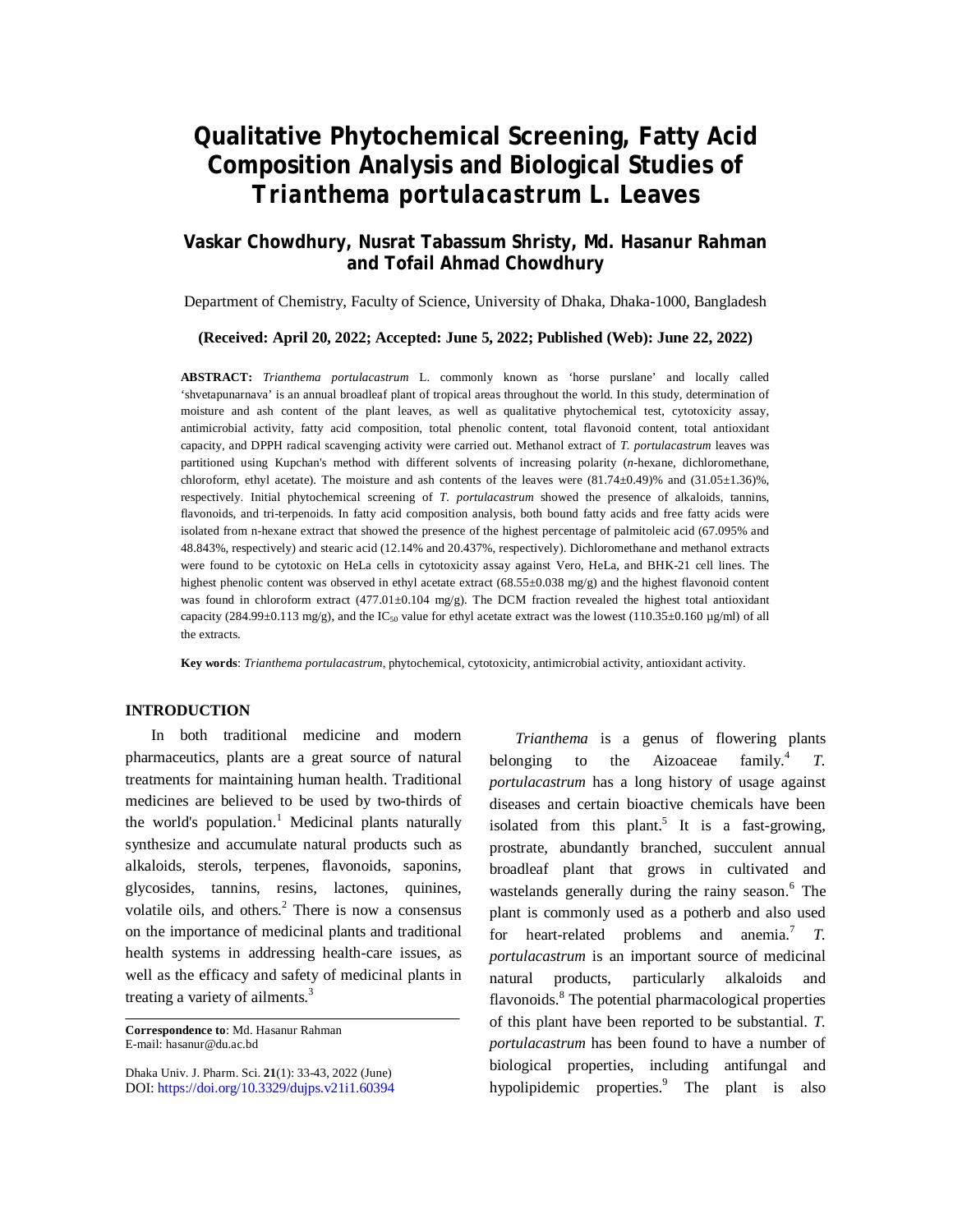hepatoprotective, nephroprotective, antinociceptive, anti-inflammatory, and antipyretic. <sup>10</sup> The herb is used to treat blood vessel diseases, bronchitis, inflammations, piles, and ascites. The plant has been used in traditional medicine for a variety of ailments such as liver obstruction, asthma, amenorrhea, dropsy, edema, and beriberi, to name a few.<sup>11</sup> The presence of various alkaloids and flavonoids may account for the bioactivity of the plant. According to a nutritional study, the plant *T. portulacastrum* is a good source of fiber, proteins, potassium, and iron, among other nutrients. The fact that it contains a wide range of nutrients makes it an excellent source of fodder for ruminants.<sup>12</sup> *T. portulacastrum* exhibits allelopathic activity against a variety of weeds and crops, including sorghum, pumpkin, eggplant, radish and wheat, by decreasing seed germination and seedling vigor. In terms of allelopathic potential, there is a positive correlation between *T. portulacastrum* and *Amaranthus viridis* when the density of *Amaranthus viridis* increases in the area infested by *T. portulacastrum*. <sup>13</sup> The preceding knowledge of the literature is addressed as a reference for crediting the appreciation of further research on the plant *T. portulacastrum*.

## **MATERIALS AND METHODS**

**Collection and processing of the plant materials.** Plants of *T. portulacastrum* were collected from the local vegetable market of Chattogram, Bangladesh. The sample was authenticated by Dr. Mahbuba Sultana (Senior Scientific Officer) at Bangladesh National Herbarium, Dhaka. The leaves were separated from the collected plants and were washed thoroughly with water to remove mud and dust particles, first dried at room temperature for several days and then in the oven at 40ºC. The dried leaves were then ground to make mesh size by a grinder. The ground powder was stored for extraction in an airtight container for further studies. For moisture content determination, fresh leaves were used.

**Chemicals and reagents.** All solvents and analytical or laboratory-grade reagents used during the investigation were procured from E. Merck (Germany) and BDH (England).

**Extraction.** The powdered leaves (200.0 g) were extracted with methanol (MeOH) for 10 days at room temperature with occasional stirring and shaking in an airtight, clean flat-bottomed container. After that, the extract was filtered through Whatman No. 1 filter paper. The filtrate was collected in a glass container and evaporated using a rotary evaporator (Buchi Rotavapor R-3) at 40ºC into a sticky semi-solid extract. This crude extract was subjected to solventsolvent partitioning by the modified Kupchan method.<sup>14</sup> The crude extract (5.89g) was triturated with 90% methanol. The prepared solution was then fractionated using solvents of increasing polarity, such as n-hexane (n-hex), dichloromethane (DCM), chloroform  $(CHCl<sub>3</sub>)$ , ethyl acetate (EA). All of the extracts were dried in rotary evaporators at 40°C before being stored in airtight containers for further analysis.

**Moisture and ash contents.** Fresh leaves of *T. portulacastrum* were taken in previously weighted porcelain crucibles and heated at 105ºC in a muffle furnace. This action was performed for three specimens. After heating, the residue was cooled to room temperature and weighted. The percentage of moisture was calculated from the mean value of the three specimens. After the moisture content measurement, these three specimens were then incinerated for 3 hours at 750ºC, cooled in a desiccator, and weighed. The ash content was calculated from the residue weight with respect to the weight of the sample.<sup>15</sup>

**Phytochemical screening.** The methanolic extract of *T. portulacastrum* was screened to detect the presence of alkaloids, phenols, tannins, saponins, flavonoids, anthraquinones, and tri-terpenoids based on the protocols available in the literature.<sup>16</sup>

**Analysis of fatty acids.** Fatty acid analysis was carried out for the n-hex extract of *T. portulacastrum*. The bound fatty acids (BFAs) and free fatty acids (FFAs) were both extracted from the plant leaves and converted into their corresponding methyl esters.<sup>17</sup> The prepared methyl esters of BFA and FFA were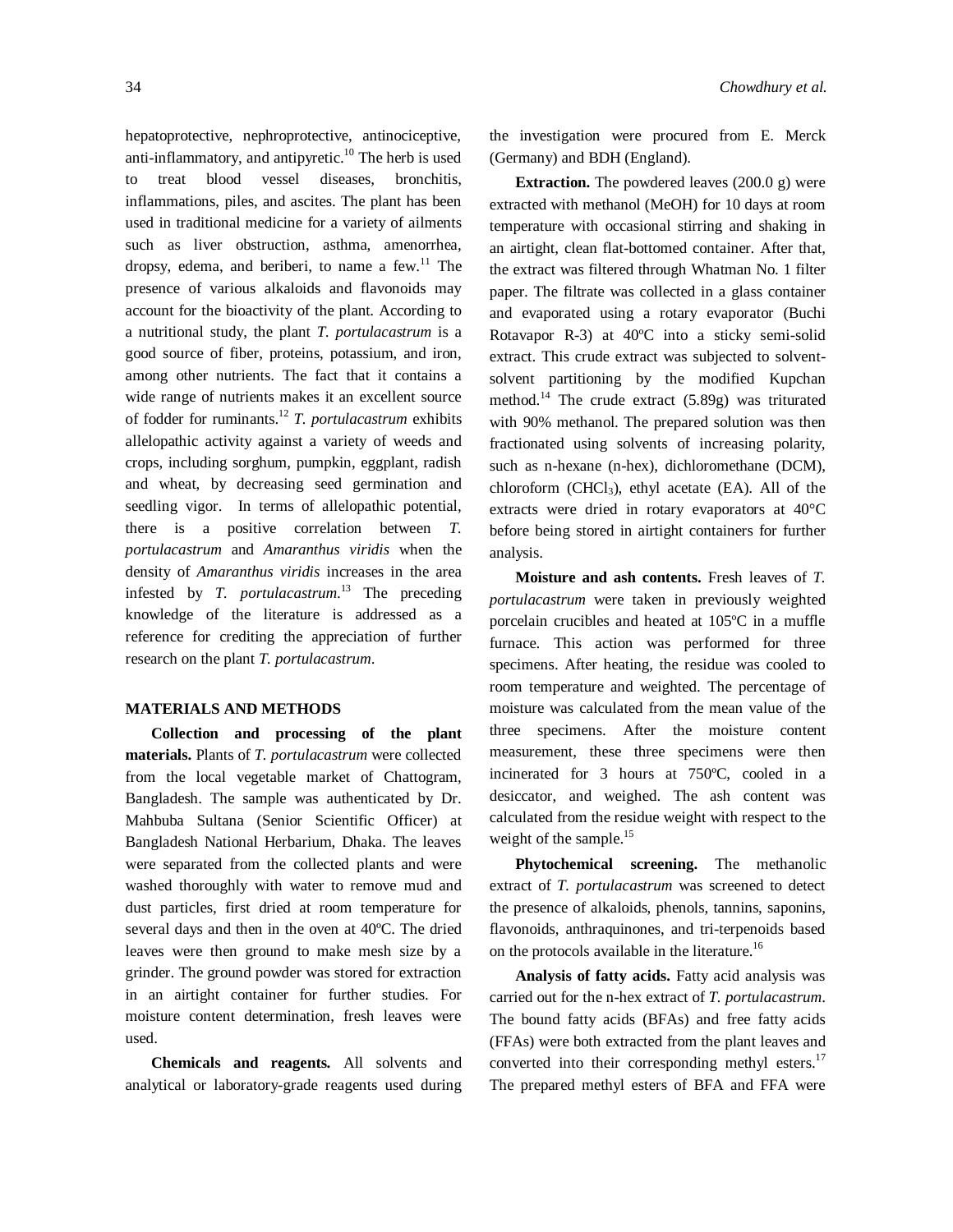analyzed by GLC (Shimadzu 9A, column-BP-50, Detector-FID, 170ºC-1min/ 4ºC - 270ºC - 30 min). The amount of BFAs and FFAs in the sample was measured and the relative percentages of each acid were calculated from the peak area of the gas chromatograms.

**Cytotoxicity assay.** Different extracts (MeOH, n-hex, DCM, EA, and AQ) of *T. portulacastrum* leaves were subjected to cytotoxicity assay against Vero (a kidney epithelial cell extracted from an African green monkey), HeLa (a human cervical carcinoma cell), and BHK-21 cell lines (a baby hamster kidney fibroblast cell) using Biological Bio Safety Cabinet (Model: NU-400E, Nuaire, USA), CO2 Incubator (Nuaire, USA), Trinocular microscope with a camera (Optika, Italy) and Hemocytometer. The extracts were dissolved in 2.5% DMSO individually. The three cell lines were kept in DMEM (Dulbecco's Modified Eagles' medium) with 1% penicillin-streptomycin (1:1) and 0.2% gentamycin, as well as 10% fetal bovine serum (FBS). Vero cells  $(1.5 \times 10^4/100 \text{ }\mu\text{I})$ , HeLa Cells  $(2 \times 10^4/100 \text{ }\mu\text{I})$ , and BHK-21 cells  $(1.5\times10^4/100 \text{ }\mu\text{I})$  were seeded onto a 96-well plate and incubated at 37 °C + 5%  $CO_2$ . The next day, 25 µl of the sample (filtered) was added to each well. After 48 hours of incubation, cytotoxicity was examined under an inverted light microscope. For each sample, duplicate wells were used.<sup>18</sup>

**Antimicrobial activity.** Antimicrobial screening of the crude MeOH extract and different fractions (nhex, DCM, EA, and AQ) was carried out against a gram-negative (*Escherichia coli*) and a gram-positive (*Staphylococcus aureus*) bacteria using DMSO as a control. The antimicrobial activities of different extracts were determined by their ability to inhibit the growth of microorganisms in discs that provide a zone of inhibition.<sup>19</sup>

### **Evaluation of antioxidant activity**

**Total phenolic content.** The total phenolic content of various extracts of the sample (*T. portulacastrum* leaves) was determined using Folin-Ciocalteu's reagent with minor modifications to the method described by Singleton and Rossi.<sup>20,21</sup> 1mg/ml of each extract of the sample was taken in separated test tubes. Each test tube received 5ml Folin-Ciocalteu's reagent (1:10 v/v distilled water) and 4ml sodium bicarbonate solution (75 g/l). The solutions were then vortexed to ensure proper mixing and allowed to stand at 40°C for 30 min to develop color. The absorbance of each solution was determined using a double beam spectrophotometer (SHIMADZU UV-1800) in comparison to a blank, at a wavelength of 765 nm. Standard solutions of gallic acid of concentrations 6.25, 12.5, 25, 50, 100, 200, and 400µg/ml were prepared using gallic acid instead of extracts. The total phenolic content of each extract was expressed as mg GAE (gallic acid equivalent)/g of dry extract using a standard gallic acid calibration curve.

**Total flavonoid content.** The extracts' total flavonoid content was determined using the aluminum chloride colorimetric method. $^{22}$  Ouercetin was used to make the standard calibration curve for determining total flavonoid content. 5 ml of each extract solutions (1 mg/ml) were mixed with 2.5 ml AlCl<sub>3</sub> reagent (2% AlCl<sub>3</sub> and 1 mol/l NaOAc). The mixtures were vortexed and allowed to settle at room temperature for 30 min. The absorbance of the reaction mixtures was determined using a UV-Vis spectrophotometer against a blank at 430 nm. The total flavonoid content of each extract was determined and expressed as mg QE (quercetin equivalent)/g of dry extract using the standard quercetin calibration curve.

**Total antioxidant capacity.** The total antioxidant capacity of the sample *T. portulacastrum* extracts was evaluated by the phosphomolybdenum assay method.<sup>23,24</sup> The reagent solution  $(3 \text{ ml})$  was allowed to mix with 0.3 mL of each extract (0.6 mol/l  $H<sub>2</sub>SO<sub>4</sub>$ , 28 mmol/l  $Na<sub>3</sub>PO<sub>4</sub>$ , 4 mmol/l ammonium molybdate). The reaction mixture was incubated at 95°C for 90 minutes. After cooling the solution to room temperature, the absorbance of each solution was measured at 695 nm using a UV-Vis spectrophotometer in comparison to a blank solution containing the same amount of solvent (ascorbic acid) but without the presence of extract. Using a standard ascorbic acid calibration curve, the total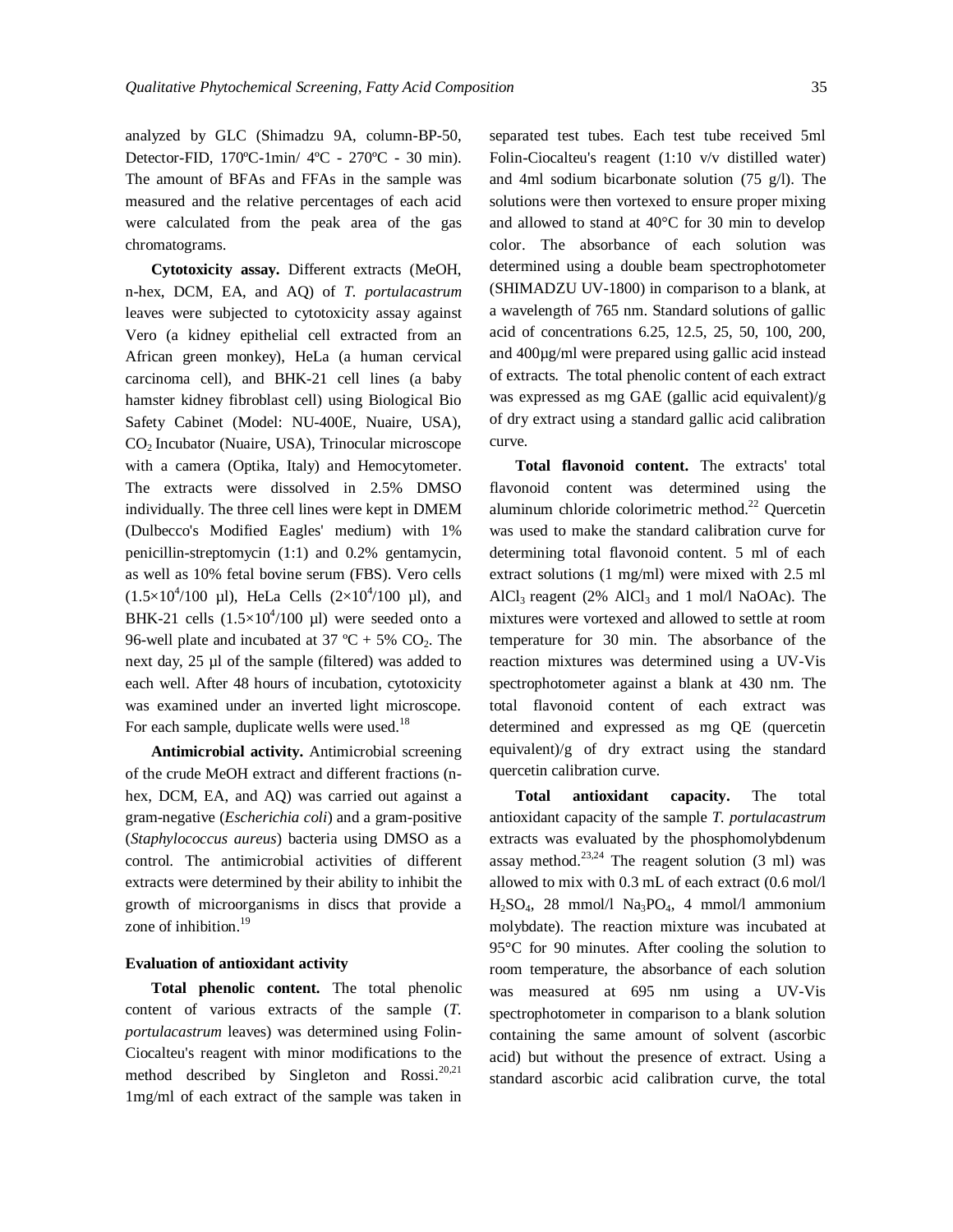antioxidant capacity was determined and expressed as mg ascorbic acid equivalents per gram of dry extract.

**DPPH free radical scavenging activity.** The antioxidant activity of plant extracts is measured using DPPH (1, 1-diphenyl-2-picrylhydrazyl), a stable organic free radical with a deep violet color.<sup>25</sup> The free radical scavenging activities of the sample extracts on the DPPH radical were estimated by the method introduced by Brand-Williams. 26 2.0 ml of the methanol solution of each extract were mixed with 2.0 ml of the DPPH methanol solution. The mixtures were kept at dark for 30 min and the absorbance of each solution was measured using a double beam UV-Vis spectrophotometer against a blank at 517 nm. The antioxidant potential was determined by the bleaching of the purple-colored solution of DPPH radical by the sample extracts as

compared to that of the standard butylated hydroxytoluene (BHT). The % inhibition of the sample was calculated using the following equation:

# % **Inhibition** =  $(1 - A_{sample}/A_{control}) \times 100$

Where,  $A_{control}$  and  $A_{sample}$  indicate the absorbance of the DPPH methanol solution and the reaction mixture respectively. A plot comparing percent inhibition to extract concentration yielded the effective dose required to neutralize 50% of the DPPH radical solution  $(IC_{50})$ .

# **RESULTS AND DISCUSSION**

**Extractive value.** Extractive values give an idea about the chemical constituents of crude drugs and also help in estimating definite constituents soluble in a particular solvent. The extractive values are shown in Figure 1.



Figure 1. Extractive values of the sample in different solvents.

The results indicate that the sample contains most of the extractable compounds in polar aqueous fractions. The highest proportion of aqueous fraction (53.39%) indicates that the sample contains a higher number of polar elements, such as phenolics and flavonoids, which are responsible for antimicrobial, antioxidant, and other biological activities. DCM and n-hexane fractions have moderate extractive values which imply the presence of non-polar secondary metabolites also.

**Moisture and ash contents.** The shelf life of any material is determined by the moisture content. The results showed that the research plant possesses high moisture content (81.74±0.49) %. In another investigation, the moisture content of this plant was

estimated to be  $90\%$ .<sup>27</sup> The ash content value of the leaves is  $(31.05 \pm 1.36)$  % which refers that it contains inorganic material in high proportion. The presence of inorganic minerals is important because the amount of minerals determines physiochemical qualities, and these minerals can be employed to treat a variety of ailments.<sup>28</sup>

**Phytochemical screening.** The results of phytochemical screening of the methanolic leaves extract showed the presence of various secondary metabolites such as alkaloids, tannins, flavonoids, and tri-terpenoids which are shown in Table 1.

These phytochemicals have a wide range of pharmacological and biochemical effects. Alkaloids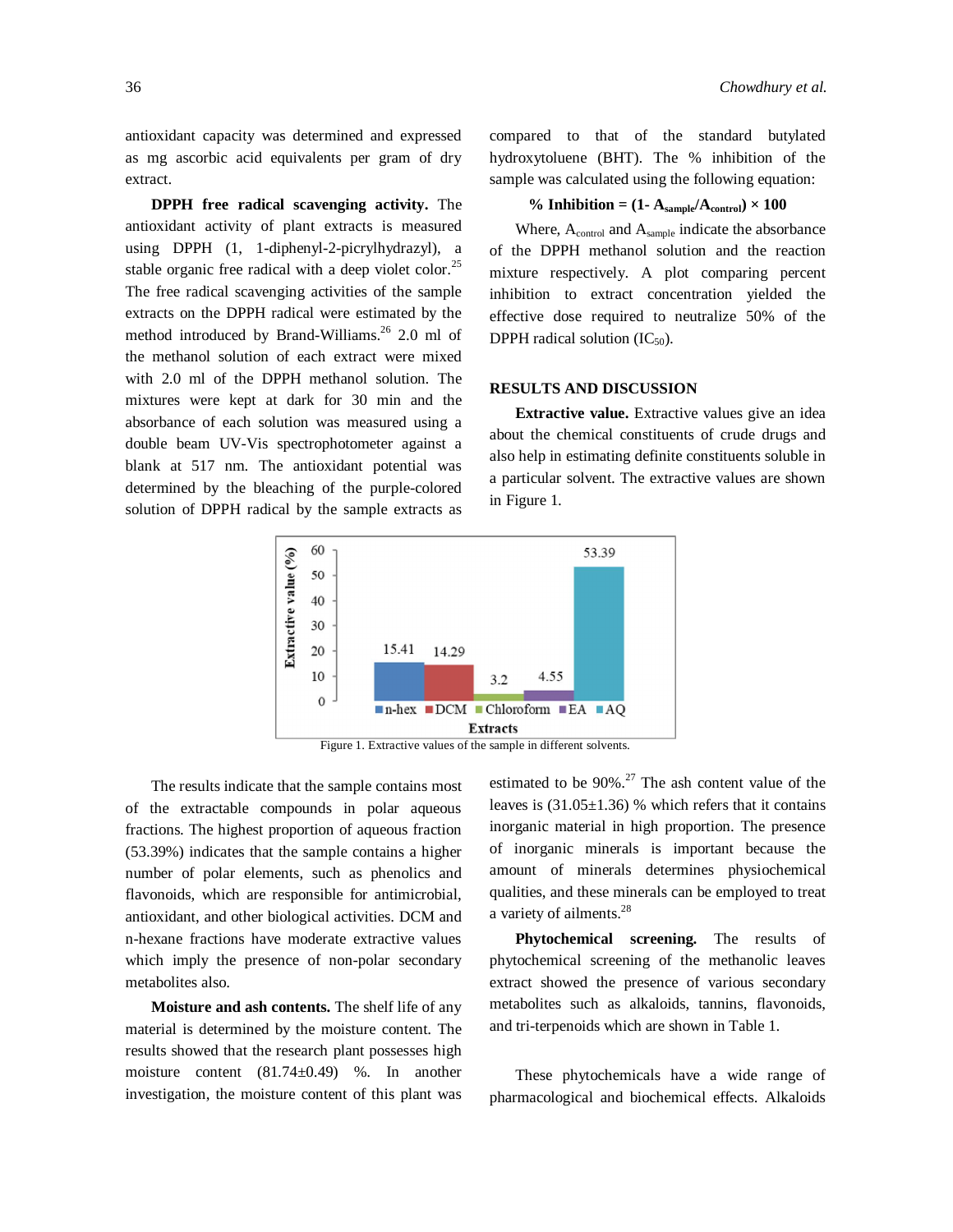are plant-derived chemicals that act as a repellent to predators and parasites. Plants that contain alkaloids are also effective pain relievers. Tannins, which are astringent in nature, are used to treat digestive illnesses such as diarrhea and dysentery.<sup>29</sup> Flavonoids are powerful anticancer agents that scavenge free radicals and protect cells from oxidative damage.<sup>30</sup> Plant terpenoids are also useful for their aromatic qualities and play a role in traditional herbal medicines. <sup>31</sup> This study shows that *T. portulacastrum* leaves are rich in phytochemicals and their use should be strongly recommended for health purposes.

**Fatty acid analysis.** The fatty acid composition

# **Table 1. List of phytochemicals present in** *T. portulacastrum.*

analysis of *T. portulacastrum* leaves is a very new work with respect to the literature. Fatty acids are important components having biological and functional roles. $32$  The n-hexane extract was used for the analysis of fatty acid composition and the amount of BFA and FFA obtained are shown in Figure 2.

The percentage of FFA in the extract is moderately high which indicates that the sample if converted to oil form may be degraded easily in presence of lipolytic enzymes. The compositions of different fatty acids were determined by GC analysis of FFA and BFA. The results are shown in Figure 3 and Figure 4.



Figure 2. Amount of BFA and FFA in the sample.



Figure 3. Relative percentages of FFA. Figure 4. Relative percentages of BFA.

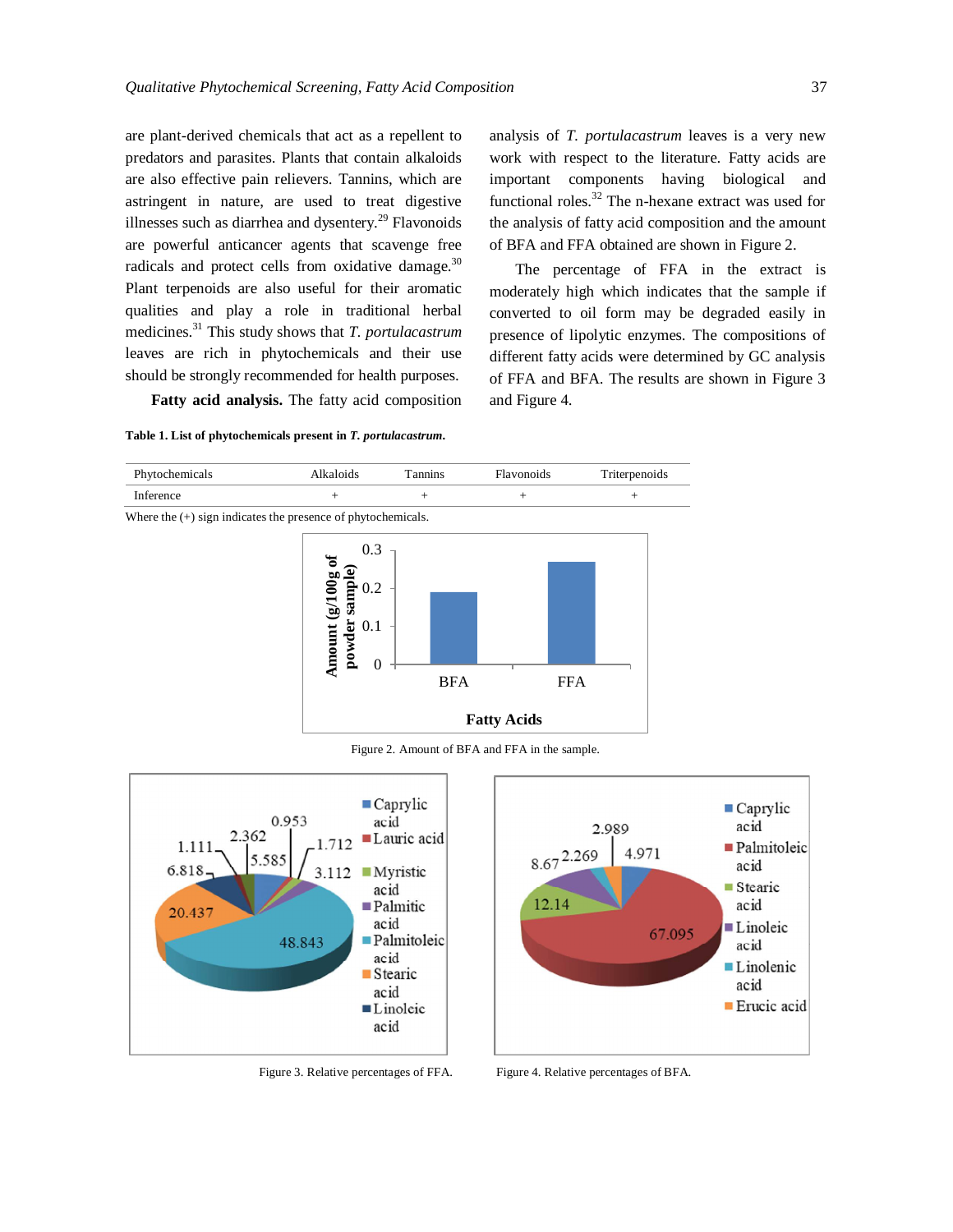From the fatty acid composition analysis, it was found that the plant contains a high amount of palmitoleic acid (48.843% and 67.095%) which is an important monounsaturated fatty acid for pharmaceutical applications. It was also reported to have anti-thrombotic properties, which could aid in stroke prevention.<sup>33</sup> The plant also contains a moderate proportion of stearic acid (20.437% and 12.14%) which have commercial benefits as it is used to manufacture products like emulsifiers, lubricants, ointments, lotions, emollients, detergents, and so on. Linoleic acid present in the plant is helpful to reduce LDL cholesterol.<sup>34</sup> Linolenic acid is an essential fatty acid that belongs to the omega-3 fatty acids group.<sup>35</sup> Therefore, it can be proposed that the plant *T. portulacastrum* can be a major source of obtaining useful fatty acids and commercial production of fatty acids.

It was also found that both the BFA and FFA contain a high proportion of unsaturated fatty acids and a relatively low percentage of saturated acids, which indicates that consumption of this plant will be advantageous for the human body. Various studies have shown that eating food, rich in unsaturated fats instead of saturated fats lower blood cholesterol levels, which can help to reduce the risk of heart diseases and type 2 diabetes.<sup>36</sup>

**Cytotoxicity.** The analysis was carried out against three cell lines (Vero, HeLa, and BHK-21) and the results are shown in Table 2.



Figure 5. Percentage of saturated and unsaturated acids present in FFA and BFA.

| Table 2. Cytotoxicity analysis for different extracts of T. portulacastrum dissolved in DMSO (2.5%). |  |  |  |  |  |  |  |  |
|------------------------------------------------------------------------------------------------------|--|--|--|--|--|--|--|--|
|------------------------------------------------------------------------------------------------------|--|--|--|--|--|--|--|--|

| Sample               | Survival of cells        |         |         | Observation                                   |  |  |  |  |
|----------------------|--------------------------|---------|---------|-----------------------------------------------|--|--|--|--|
|                      | $BHK-21$<br>Vero<br>HeLa |         |         | Cell cytotoxicity was observed for sample DCM |  |  |  |  |
| Solvent $(-)$        | 100%                     | 100%    |         | and MeOH on the HeLa cell line.               |  |  |  |  |
| DMSO (solvent) $(+)$ | $>95\%$                  | $>95\%$ | $>95\%$ |                                               |  |  |  |  |
| $n$ -hex             | $>95\%$                  | $>95\%$ | $>95\%$ |                                               |  |  |  |  |
| <b>DCM</b>           | $>95\%$                  | $< 5\%$ | $>95\%$ |                                               |  |  |  |  |
| MeOH                 | $>95\%$                  | 10%-20% | $>95\%$ |                                               |  |  |  |  |
| AQ                   | $>95\%$                  | $>95\%$ | $>95\%$ |                                               |  |  |  |  |
| EA                   | $>95\%$                  | $>95\%$ | $>95\%$ |                                               |  |  |  |  |

Cytotoxicity assay showed that the fractions are not toxic for Vero and BHK-21 cell lines which indicate that the research plant can be used for the dietary purpose. DCM and MeOH fractions showed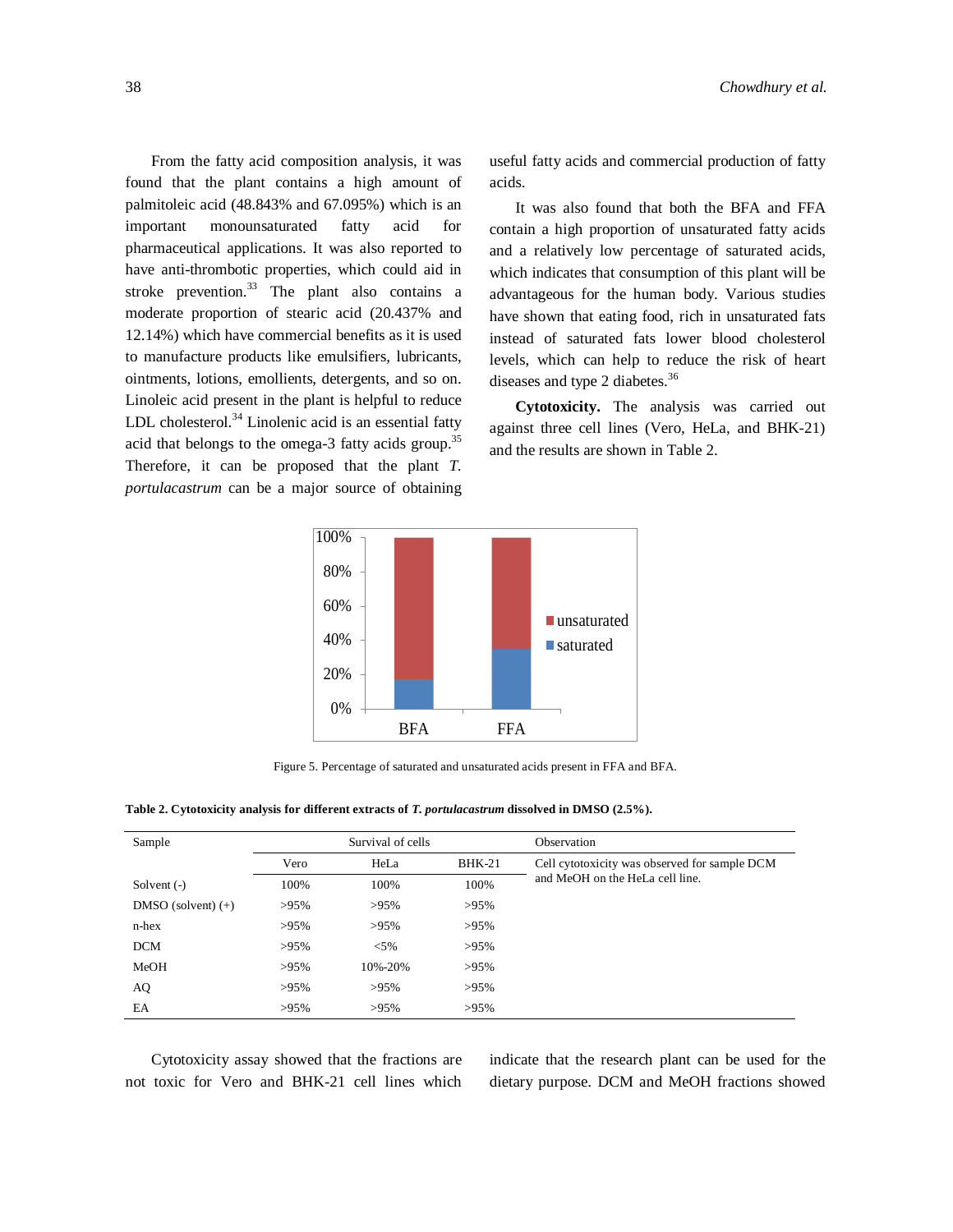cytotoxicity on the HeLa cell line which is a human cervical carcinoma cell line. These results imply that the use of *T. portulacastrum* as an anti-cancer drug might appear to be a great convenience.

**Antimicrobial activity.** The crude methanol extracts and different fractions i.e., n-hex, DCM, EA, and AQ were subjected to antimicrobial screening with a concentration of 10 mg/mL/disc in every case. No samples showed a zone of inhibition against *E. coli* and *S. aureus* in this concentration according to the disc diffusion method. A better result may be obtained by varying the concentration of the fractions.

**Total phenolic content**. Phenolic antioxidants are highly significant plant constituents as they act as free radical scavengers. Hydroxyl groups are responsible for their ability to scavenge free radicals. $37$  Total phenolic contents of different extracts are represented in Table 3.



Figure 6. Cytotoxic assay of different extracts of *T. portulacastrum* against HeLa cell line.

**Table 3. Total phenolic content (mean ± SD, n=3) of different extracts of** *T. portulacastrum.*

| Extracts of       | MeOH            | n-hex          | DCM             | CHCl <sub>3</sub> | ЕA              | AO                |
|-------------------|-----------------|----------------|-----------------|-------------------|-----------------|-------------------|
| T. portulacastrum |                 |                |                 |                   |                 |                   |
| $TPC$ (mg/g)      | $10.71 + 0.095$ | $7.73 + 0.065$ | $35.06 + 0.075$ | $18.19 + 0.061$   | $68.55 + 0.038$ | $10.58 \pm 0.061$ |

Among the five fractions, the EA extract of *T. portulacastrum* was found to contain the maximum amount of total phenolics (68.55  $\pm$  0.038mg GAE/g of dry extract). The n-hex extract was found to contain the lowest amount of phenolic content (7.73  $\pm$  0.065mg GAE/g of dry extract accordingly). The DCM and CHCl<sub>3</sub> extracts were found to contain moderate amounts of phenolic content. As the EA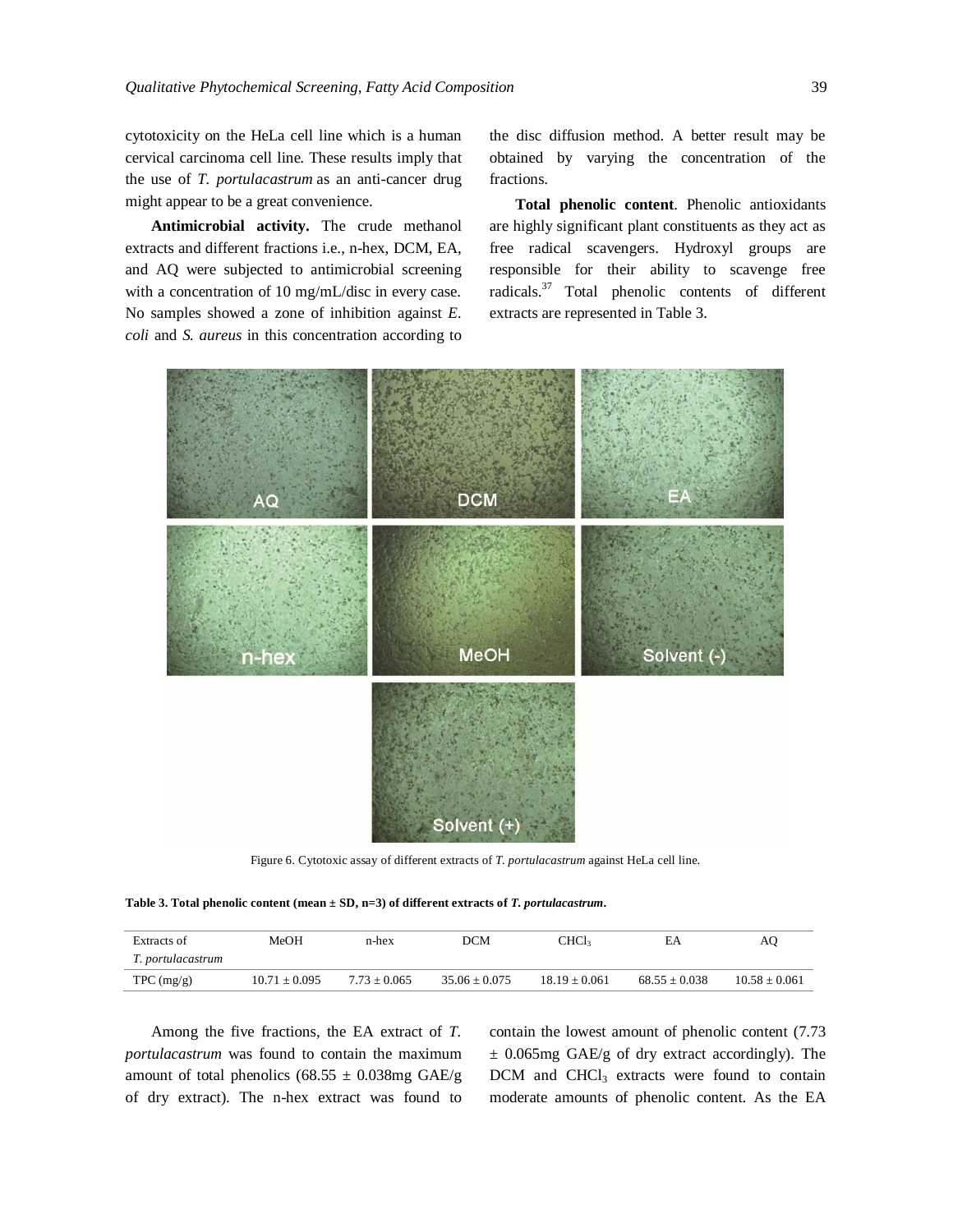extract revealed the presence of the highest amount of phenolic content, it may be assumed that this extract has promising antioxidant activity.<sup>38</sup> It might be assumed that the presence of phenolics is responsible for the claimed therapeutic applications of *T. portulacastrum*.

**Total flavonoid content.** Flavonoids are polyphenols that have strong antioxidant qualities due to their reducing ability when it comes to neutralizing free radicals, scavenging radicals.<sup>39</sup> Flavonoids are also been proven to provide antidiabetic, anticancer, anti-inflammatory, cardioprotective, anti-aging, and other health benefits. <sup>40</sup> The total flavonoid contents of the different extracts are represented in Table 4.

Among the extracts, the CHCl<sub>3</sub> extract of  $T$ . *portulacastrum* was found to contain the maximum amount of total flavonoid (477.01  $\pm$  0.104mg QE/g of dry extract). The AQ extract was found to contain the lowest amount of flavonoid content (66.38 ± 0.266mg QE/g of dry extract accordingly). The other extracts contain a moderate amount of flavonoid content. As the total flavonoid content of  $CHCl<sub>3</sub>$ extract is high, it can be estimated that the extract contains flavonoids which are polar compounds with antioxidant activity.

**Total antioxidant capacity.** Antioxidants' primary purpose is to protect other molecules from being oxidized by free radicals by inhibiting the initiation or propagation of oxidizing chain reactions, and they may help to decrease oxidative damage to the human body. <sup>41</sup> The total antioxidant capacities of the different extracts are represented in Table 5.

**Table 4. Total flavonoid content (mean ± SD, n=3) of different extracts of** *T. portulacastrum.*

| Extracts of       | MeOH             | n-hex              | <b>DCM</b>      | CHC <sub>1</sub> | EΑ               | AO              |
|-------------------|------------------|--------------------|-----------------|------------------|------------------|-----------------|
| T. portulacastrum |                  |                    |                 |                  |                  |                 |
| TFC (mg/g)        | $170.56 + 0.099$ | $234.96 \pm 0.176$ | $103.4 + 0.198$ | $477.01 + 0.104$ | $143.33 + 0.202$ | $66.38 + 0.266$ |

| Extracts of<br>T. portulacastrum | MeOH             | n-hex            | DCM                | CHCl3            | EΑ               | AO              |
|----------------------------------|------------------|------------------|--------------------|------------------|------------------|-----------------|
| $TAC$ (mg/g)                     | $164.42 + 0.118$ | $259.31 + 0.304$ | $284.99 \pm 0.113$ | $241.75 + 0.316$ | $172.32 + 0.104$ | $28.32 + 0.188$ |

**Table 5. Total antioxidant capacity (mean ± SD, n=3) of different extracts of** *T. portulacastrum.*

| <b>Fractions</b> |                    | MeOH               | n-hex        | DCM | "HCl2 |                                                                             | AC |
|------------------|--------------------|--------------------|--------------|-----|-------|-----------------------------------------------------------------------------|----|
| $IC_{50}$        | $280.59 \pm 0.362$ | $455.15 \pm 1.885$ | 427.64±0.746 |     |       | $480.41 \pm 1.414$ $317.01 \pm 2.219$ $110.35 \pm 0.160$ $374.47 \pm 1.525$ |    |



Figure 7. DPPH free radical scavenging activity of different fractions of *T. portulacastrum* leaves.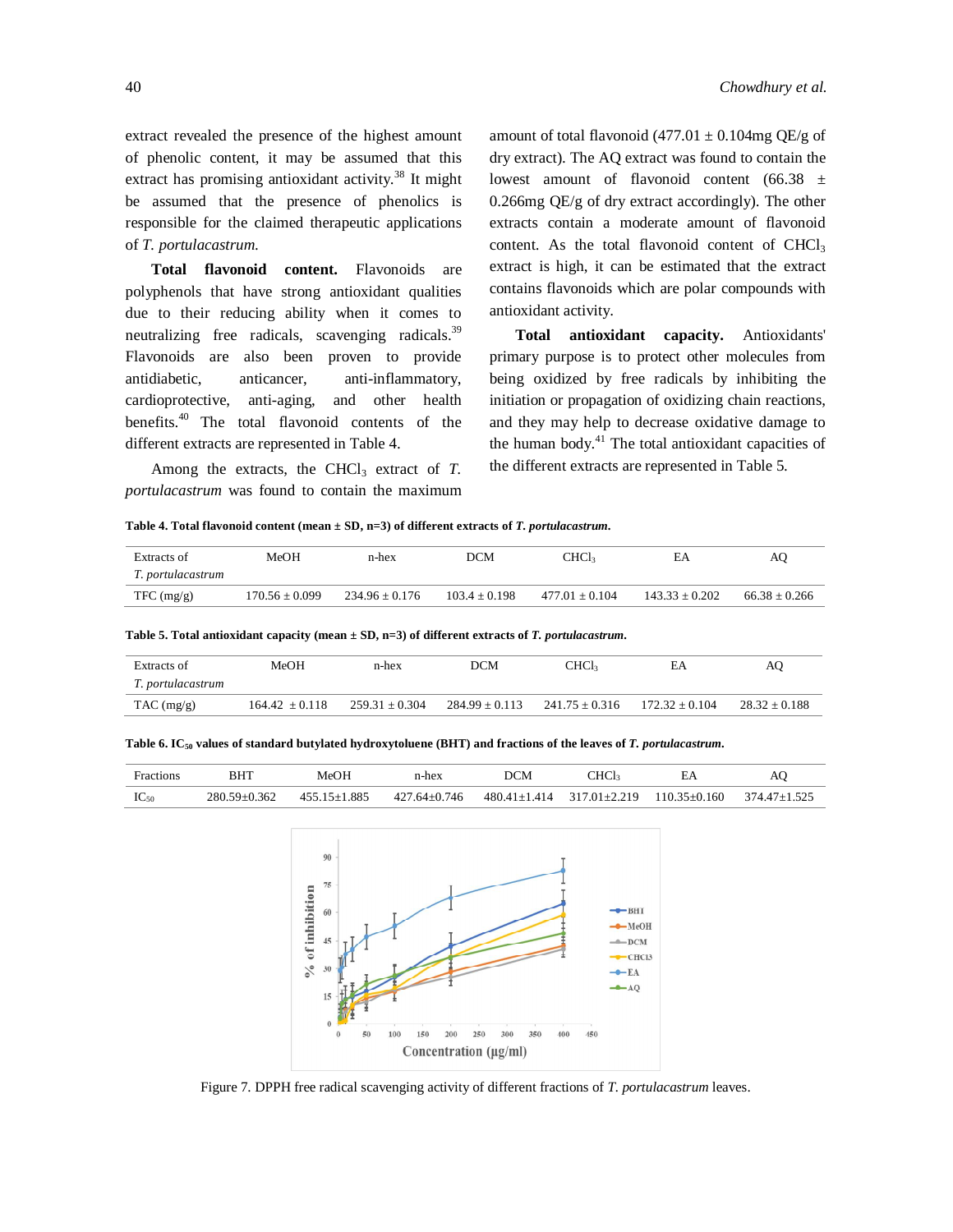The DCM fraction of *T. portulacastrum* leaves was found to have the maximum amount of total antioxidant capacity (284.99± 0.113mg ascorbic acid equivalent per gram of dry extract). On the contrary, the AQ extract was found to contain the lowest amount of total antioxidant capacity  $(28.32 \pm$ 0.188mg ascorbic acid equivalent per gram of dry extract accordingly). MeOH, n-hex,  $CHCl<sub>3</sub>$  and EA fractions showed 164.42, 259.31, 241.75, 172.32 mg/g antioxidant capacity respectively. All of the fractions were found to possess a significant amount of total antioxidant capacity.

**DPPH free radical scavenging activity.** The DPPH antioxidant assay is based on the scavenging of DPPH radicals. <sup>42</sup> The DPPH free radicalscavenging by antioxidants is due to their hydrogendonating ability.<sup>43</sup> The  $IC_{50}$  of the standard and different extracts are represented in Table 6.

In the DPPH method, the  $IC_{50}$  values differ in different fractions are ranging from (110.35±0.160  $\mu$ g/ml) to  $(480.41 \pm 1.414 \mu$ g/ml). Among the fractions, EA showed the highest free radical scavenging activity with an  $IC_{50}$  value of 110.35 $\pm$ 0.160 µg/ml as compared to the IC<sub>50</sub> value of standard BHT (280.56 $\pm$ 0.362 µg/ml). CHCl<sub>3</sub> fraction also showed higher activity with an  $IC_{50}$  value of 317.01±2.219 µg/ml compared to the BHT.

#### **CONCLUSION**

Phytochemical screening of *T. potulacastrum* has shown the presence of various important secondary metabolites. Exploration of the individual phytochemicals found in *T. portulacastrum* extracts could lead to more effective and commercially available therapies for the prevention of a variety of diseases. The presence of palmitoleic acid and other fatty acids was found in the fatty acid analysis. This study is expected to provide useful information for ongoing research into this intriguing species and its potential as a source of beneficial fatty acids. The cytotoxicity assay has shown the presence of cytotoxicity in the extracts. Evaluation of the cytotoxic activity of the plant on other carcinoma

cells and determination of its effective and lethal doses could pave the way to the initiation of a natural cure for life-threatening cancers. Total flavonoids and total phenolics were found to be highest in EA and CHCl<sup>3</sup> extract respectively. The DCM fraction of *T. portulacastrum* leaves showed the maximum amount of total antioxidant capacity and the EA extract showed the highest free radical scavenging activity. Due to its vast availability in all seasons, harsh environments, and ease of collecting at low cost**,** the plant could serve as a 'lead' for the development of novel drugs with good efficacy in many illnesses in the future.

## **ACKNOWLEDGEMENT**

The first author wishes to express his sincere gratitude to the Ministry of Science and Technology, Government of the People's Republic of Bangladesh for supporting this research through the NST fellowship program.

## **REFERENCES**

- 1. Alves, R. and Rosa, I.M. 2007. Biodiversity, traditional medicine and public health: where do they meet? *J. Ethnobiol. Ethnomed.* **3**, 1-9.
- 2. Denthamil Selvan, P., Vellavan, D.S. and Sakunthala, P. 2015. Analysis of phytochemical component and nutrients component in ethanol extracted *Oldenlandia corymbosa*. *World J. Pharm. Res*. **4**, 1960-1967.
- 3. Abe, R., and Ohtani, K. 2013. An ethnobotanical study of medicinal plants and traditional therapies on Batan Island, the Philippines. *J. Ethnopharmacol*. **145**, 554-565.
- 4. Shivhare, M.K., Singour, P.K., Chaurasiya, P.K. and Pawar, R.S. 2012. *Trianthema portulacastrum* Linn. (bishkhapra). *Pharmacogn. Rev*. **6**, 132.
- 5. Balyan, R.S. and Bhan, V.M. 1986. Emergence, growth, and reproduction of horse purslane (*Trianthema portulacastrum*) as influenced by environmental conditions. *Weed Sci.* **34**, 516-519.
- 6. Johnson, D.H., Jordan, D.L., Johnson, W.G., Talbert, R.E. and Frans, R.E. 1993. Nicosulfuron, primisulfuron, imazethapyr, and DPX-PE350 injury to succeeding crops. *Weed Technol*. **7**, 641-644.
- 7. Chowdhury, S.S., Tareq, A.M., Tareq, S.M., Farhad, S. and Sayeed, M.A. 2021. Screening of antidiabetic and antioxidant potential along with phytochemicals of *Annona* genus: a review. *Future J. Pharm. Sci.* **7**, 1-10.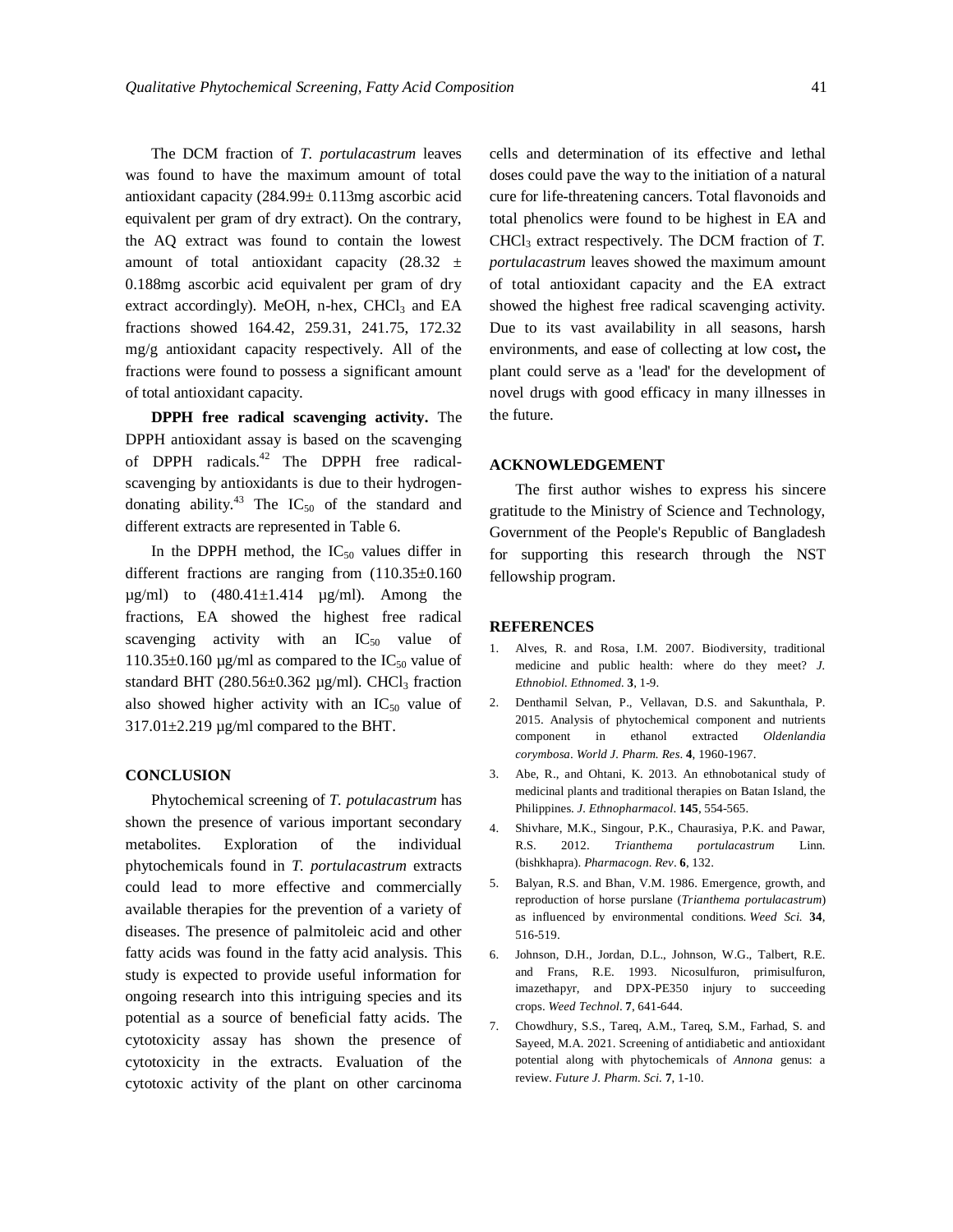- 8. Kirtikar, K.R. and Basu, B.D. 2003. In: *Indian medicinal plants with illustration.* International Book Distributors, Dehradun, 2<sup>nd</sup> edition, Volume 11, pp. 3747-3749.
- 9. Abd El-Gawad, A.M., El Gendy, A.G., Elshamy, A.I. and Omer, E.A. 2016. Chemical composition of the essential oil of *Trianthema portulacastrum* L. Aerial parts and potential antimicrobial and phytotoxic activities of its extract. *J. Essent. Oil-Bear. Plants.* **19**, 1684-1692.
- 10. Mandal, A. and Bishayee, A. 2015. *Trianthema portulacastrum* Linn. displays anti-inflammatory responses during chemically induced rat mammary tumorigenesis through simultaneous and differential regulation of NF-κB and Nrf2 signaling pathways. *Int. J. Mol. Sci.* **16**, 2426-2445.
- 11. Vohora, S.B., Shah, S.A., Naqvi, S.A.H., Ahmad, S. and Khan, M.S.Y. 1983. Studies on *Trianthema portulacastrum*. *Planta Med*. **47**, 106-108.
- 12. Ara, A., Akram, A., Ajmal, M., Akhund, S. and Nayyar, B. G. 2021. Pharmacological, nutritional and allelopathic attributes of noxious weed, *Trianthema portulacastrum* L. (Horse purslane). *Pure Appl. Biol.* **4**, 340-352.
- 13. Putnam, A.R. and Weston, L.A. 1986. Adverse impacts of allelopathy in agricultural systems. *The Science of Allelopathy,* pp. 43-56.
- 14. Ramjan, A., Hossain, M., Runa, J.F., Md, H. and Mahmodul, I. 2014. Evaluation of the thrombolytic potential of three medicinal plants available in Bangladesh, as a potent sources of thrombolytic compounds. *Avicenna J. Phytomed.* **4**, 430.
- 15. Hassan, L.G. and Umar, K.J. 2006. Nutritional value of Balsam Apple (*Momordica balsamina* L.) leaves. *Pak. J. Nutr*. **5**, 522-529.
- 16. Pande, J., Kanakiya, A., Padalia, H. and Chandra, S. 2018. Physicochemical, phytochemical and pharmacognostic evaluation of a halophytic plant, *Trianthema portulacastrum* L. *Int. J. Curr. Microbiol. App. Sci*. **7**, 1486-502.
- 17. Al Mamun, M.R., Ahmed, T., Reza, M.S.A. and Rahman, M. H. 2021. Phytochemical investigation, fatty acid analysis and *in vitro* membrane stabilizing activity of the roots of *Amaranthus spinosus* L. *Dhaka Univ. J. Sci.* **69,** 59-62.
- 18. Reza, M.S.A., Rahman, M.H. and Chowdhury, T.A. 2020. Isolation of secondary metabolites from *Leucas aspera* and investigation of biological activity. *Dhaka Univ. J. Sci.* **68**, 101-104.
- 19. Shandhi, S.P., Roy, A.C., Rahman, H. and Chowdhury, T.A. 2020. Isolation of alkaloids chabamide I, piperine and chingchengenamide A: from *Piper chaba* H. leaves and their *in vitro* antimicrobial activities. *J. Pharmacogn. Phytochem.* **9**, 2811-2814.
- 20. Singleton V.L. and Rossi J.A. 1965. Colorimetry of total phenolics with phosphomolybdic phosphotungstic acid reagents. *Am. J. Enol. Vitic*. **16**, 144–158.
- 21. Rahman, M.H., Rashid, M.A. and Chowdhury, T.A. 2019. Studies of biological activities of the roots of *Bombax ceiba* L. *Bangladesh Pharm. J.* **22**, 219-223.
- 22. Chang, C.C., Yang, M.H., Wen, H.M. and Chern, J C. 2002. Estimation of total flavonoid content in propolis by two complementary colorimetric methods. *J. Food Drug Anal*. **10**, 3.
- 23. Zou, Y.P., Y.H. Lu and D.Z. Wei 2004. Antioxidant activity of a flavonoid-rich extract of *Hypericum perforatum* L. *in vitro*. *J. Sci. Food Agric.* **52**, 5032–5039.
- 24. Rahman, M., Rahman, M.H. and Chowdhury, T.A. 2020. Phytochemical and biological activity studies of *Tinospora crispa* stem. *Dhaka Univ. J. Sci.* **68**, 167-170.
- 25. Ilahi, Samar S, Khan I and Ahmad I. 2013. *In vitro*  antioxidant activities of four medicinal plants on the basis of DPPH free radical scavenging. *Pak. J. Pharm. Sci.* **26**, 949- 952.
- 26. Molyneux, P. 2004. The use of the stable free radical diphenylpicrylhydrazyl (DPPH) for estimating antioxidant activity. *Songklanakarin. J. Sci. Technol*. **26**, 211-219.
- 27. Gupta, S., Lakshmi, A.J., Manjunath, M.N. and Prakash, J. 2005. Analysis of nutrient and antinutrient content of underutilized green leafy vegetables. *Food Sci. Technol.* **38**, 339-345.
- 28. Soetan, K.O., Olaiya, C.O. and Oyewole, O.E. 2010. The importance of mineral elements for humans, domestic animals and plants-a review. *Afr. J. Food Sci.* **4**, 200-222.
- 29. Eyong, E.U., Agiang, M.A., Atangwho, I.J., Iwara, I.A., Odey, M.O., and Ebong, P. E. 2011. Phytochemicals and micronutrients composition of root and stem bark extracts of *Vernonia amygdalina* Del. *J. Med. Sci.* **2**, 900-903.
- 30. Benavente-Garcia, O. and Castillo, J. 2008. Update on uses and properties of citrus flavonoids: new findings in anticancer, cardiovascular, and anti-inflammatory activity. *J. Agric. Food Chem.* **56**, 6185-6205.
- 31. Cox-Georgian, D., Ramadoss, N., Dona, C. and Basu, C. 2019. Therapeutic and medicinal uses of terpenes. In: *Medicinal Plants.* Springer, Cham, pp. 333-359.
- 32. Nagy, K. and Tiuca, I.D. 2017. Importance of fatty acids in physiopathology of human body. In: *Fatty acids*. Intech. pp. 3-22.
- 33. Hu, W., Fitzgerald, M., Topp, B. Alam, M., and O'Hare, T. J. 2019. A review of biological functions, health benefits, and possible de novo biosynthetic pathway of palmitoleic acid in macadamia nuts. *J. Funct. Foods*. *62*, 103520.
- 34. Weststrate, J.A. and Meijer, G.W. 1998. Plant sterol-enriched margarines and reduction of plasma total-and LDLcholesterol concentrations in normocholesterolaemic and mildly hypercholesterolaemic subjects. *Eur. J. Clin. Nutr.* **52**, 334-343.
- 35. Uddin, M., Juraimi, A.S., Hossain, M.S., Un, A., Ali, M. and Rahman, M.M. 2014. Purslane weed (*Portulaca oleracea*): a prospective plant source of nutrition, omega-3 fatty acid, and antioxidant attributes. *Sci. World J.* **2014**, 6.
- 36. Willett, W.C. 2012. Dietary fats and coronary heart disease. *J. Intern. Med.* **272**, 13-24.